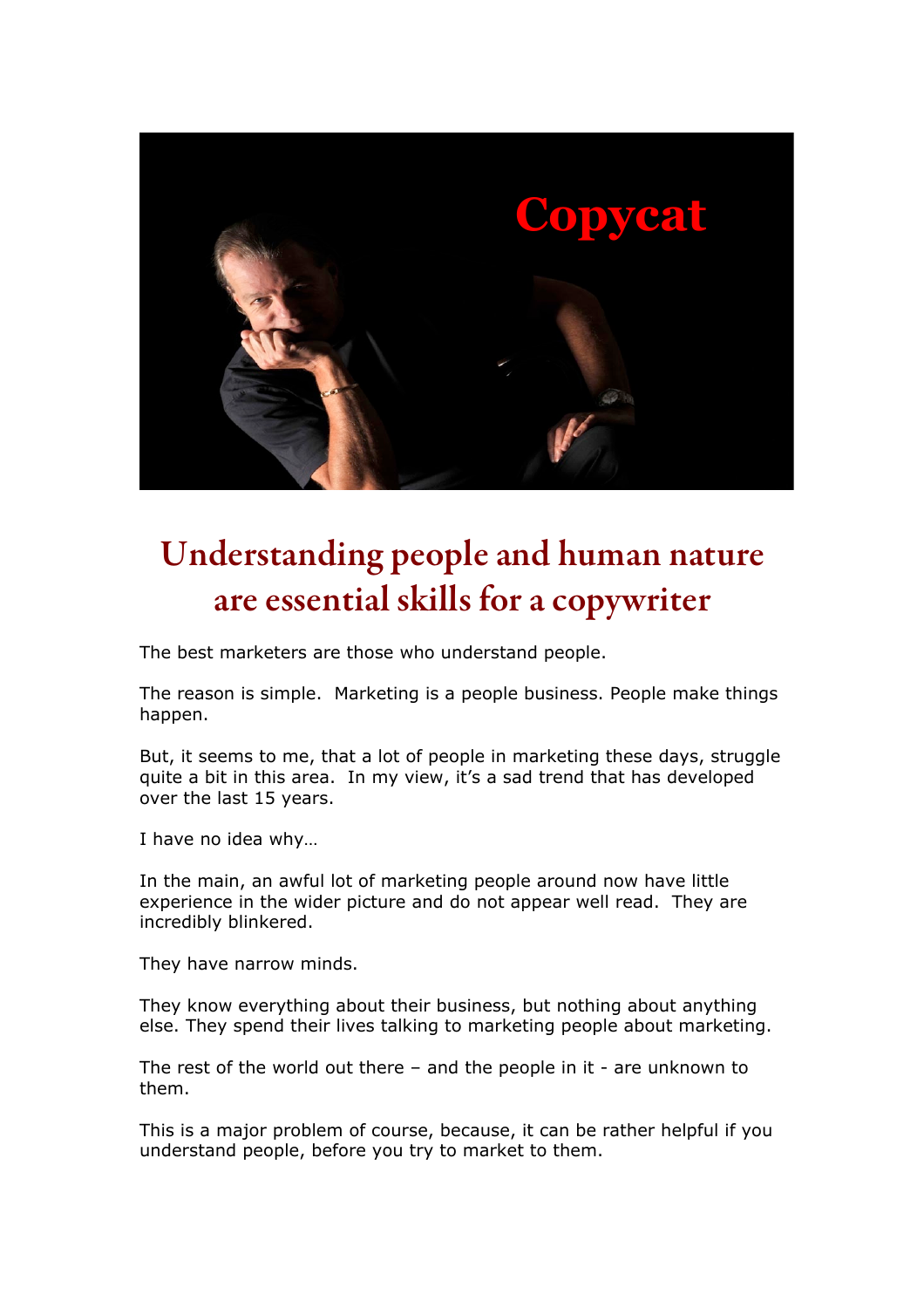There are exceptions. There are some smart cookies out there. I have a few as clients, I'm pleased to say.

But, in the main, the majority of marketers disappoint me.

Previous generations of marketers had much more knowledge and understanding of the big old world out there – and were much more successful as a result.

I recall something else about them. They were civil, pleasant and, bar for a few dumbos, were fun to deal with. Relationships were created – and lasted for years.

Sometimes decades.

Sometimes, forever.

Not so, today. Promiscuity rules…

How can that benefit anybody?

I have to say, that I find the communication skills of a lot of current marketers to be extremely poor. What's more, it is my opinion, that an awful lot of them are basically ignorant.

And, on that subject, I'm going to have a little rant for a minute…

This ignorance rears its ugly head a lot of times during attempted email communications.

And I'm not talking about cold prospecting. I'm talking about a simple conversation between two people who know each other – and have an existing business relationship.

Replies to emails can sometimes take weeks to come back. A lot just get totally ignored. I find it extremely odd, to be honest.

Whatever way you look at it, it's easier and much more efficient to reply to an email, rather than hold on to it for weeks.

I used to get really annoyed about receiving a reply, weeks after I had sent the original note.

It made no sense to me. Still doesn't.

But now I just accept it as being the norm. Because, unfortunately, that's what it is. Together with the spelling, punctuation and grammar errors that are evident when the email eventually arrives.

All this clearly shows that there has been, without doubt, a gradual lowering of standards across the board in our business.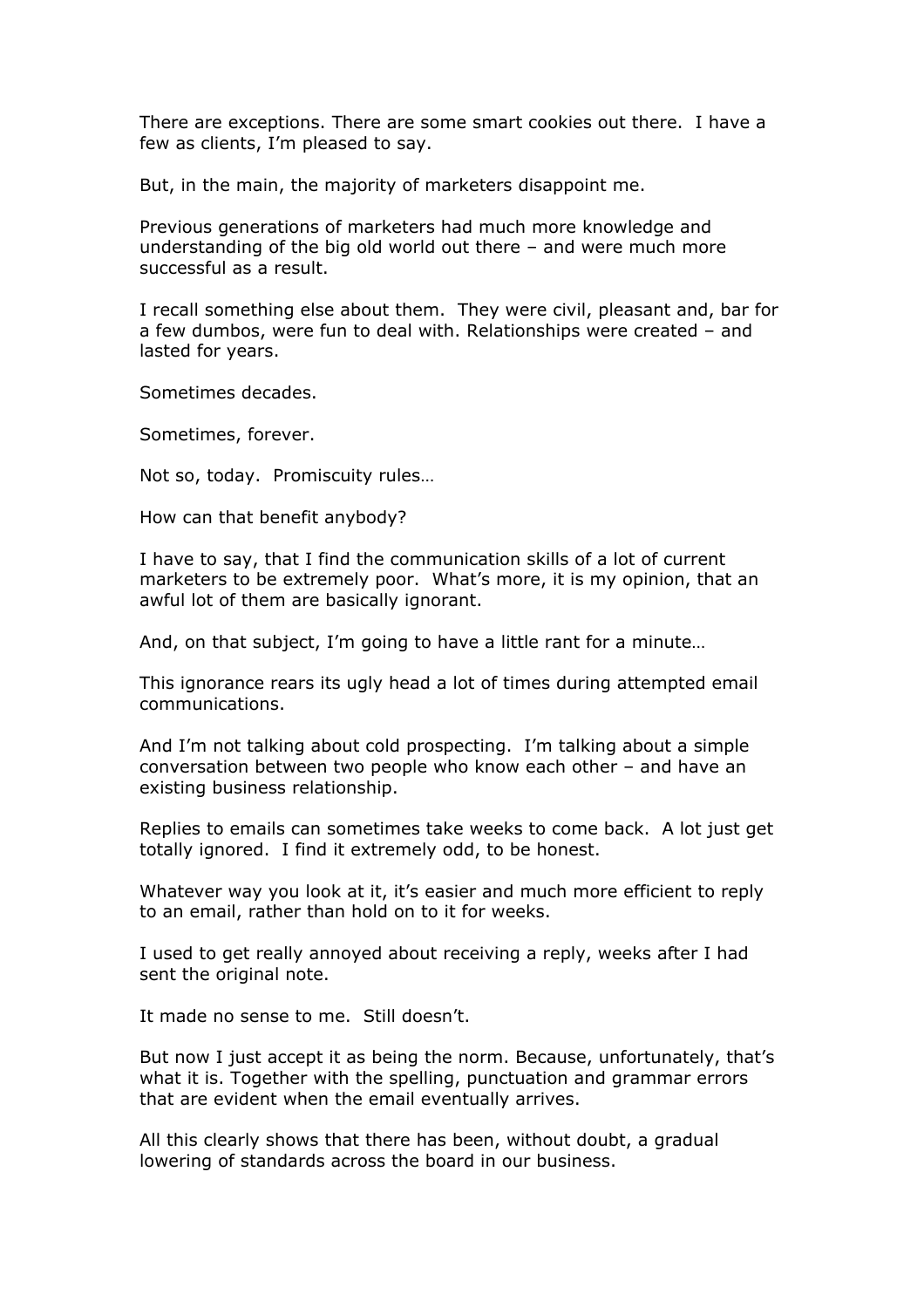And I have to tell you, I dislike it intensely.

Over the eternity I've been in this crazy business, I've watched, listened, worked with, talked to - and been a part of a number of people groups.

I have also devoured knowledge like a starving man. This continues…

I have enjoyed over two decades of presenting seminars, workshops and Masterclasses all over the globe. I have met – and continue to meet some very smart people. I learn something from all of them.

All of this has taught me a hell of a lot. And it has made me better at what I do. The biggest thing by far, is my understanding of people and human nature.

This I am able to call on when I am writing campaigns. It enables me to have a pen-picture of the individuals in any target group I am writing to.

And, as a writer, this is invaluable, as it allows me to write copy that gets closer to them. This disarms them without them knowing it – allowing the copy to connect, reassure, persuade and work effectively.

I learnt this from the great Bill Bernbach a long time ago, when he said:

*"It is insight into human nature that is the key to the communicator's skill. For whereas the writer is concerned with what he puts into his writings, the communicator is concerned with what the reader gets out of it. He therefore becomes a student of how people read or listen."*

Anyway, as understanding people is clearly vital in marketing, yet almost totally misunderstood, especially with regards to copy, I thought it might be a nice topic for *Copycat* this month.

So, here are a few things about people that you might want to consider when you are preparing to write your new communication campaign. There are many more. I have just selected a few for you.

As you go through this list you'll see that all of these obviously don't apply to any one person. Each is individual to the individual. However, most people have a lot of these traits in their make-up.

And these things do affect how they make buying decisions.

If you are aware of the most powerful human behaviour sequences and understand the thing that triggers them, you can lead people to say "yes" to your requests more often.

So, if you want your campaign to perform to the maximum, you might want to think about some of these and address them within your copy and creative.

Here they are. In no particular order: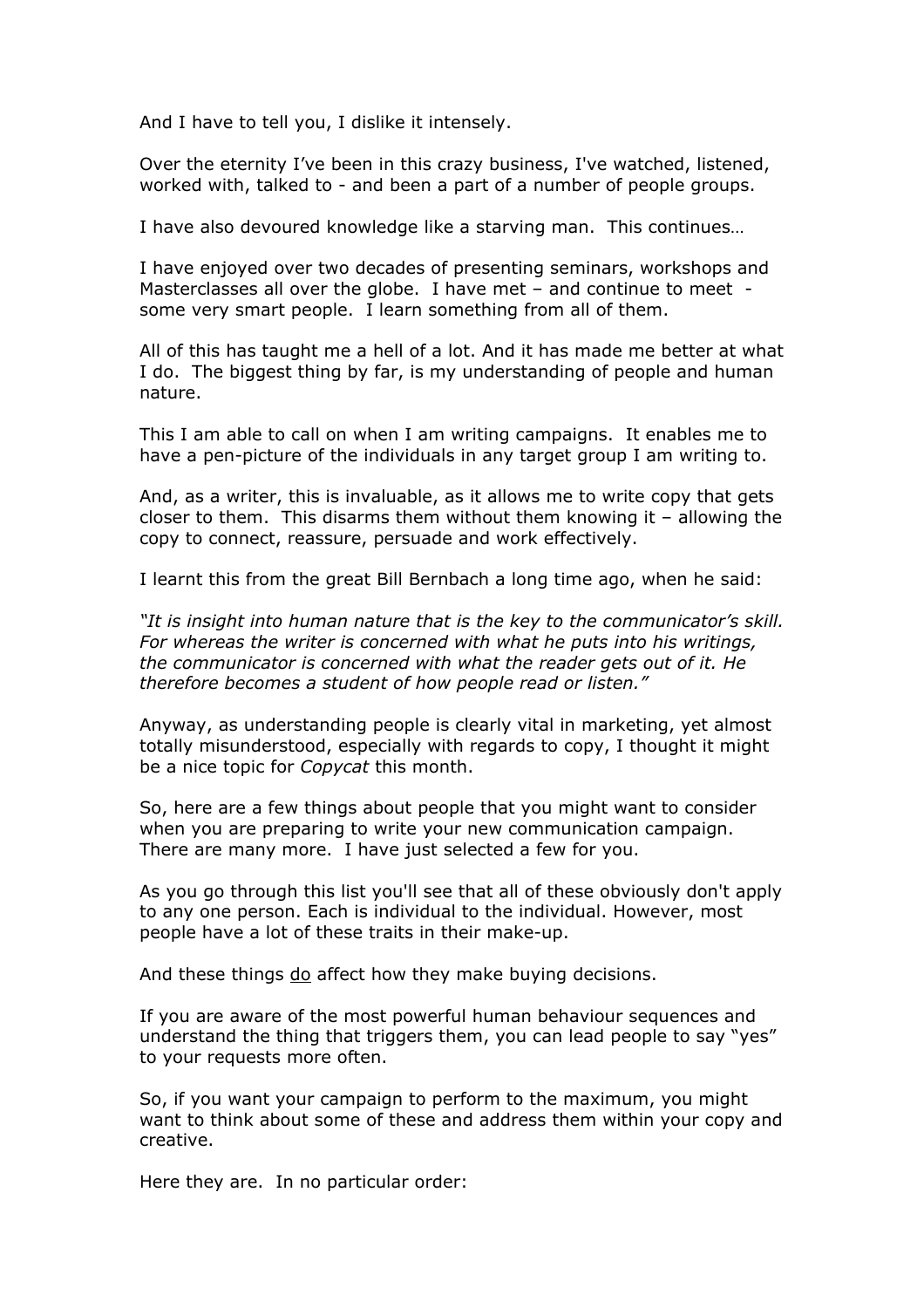# **1. People like to get exclusive offers**

Exclusivity is a very powerful motivator. "Only you, only from us"

If used correctly, it can be enormously successful, as it is based on a simple idea:

Everyone wants it, nobody can get it - only you.

One thing to remember, though. Exclusivity demands an expiration date. Never use exclusivity without one.

## **2. People struggle to make a decision**

Most people are bumblers. That's why you should give them a reason to respond NOW.

It's not hard. Give them a chance to enjoy a major benefit by responding quickly. Tell them how they could earn, make, save or enjoy today, rather than tomorrow. And tell them what they will lose, if they don't respond.

The fear of loss is always greater than the promise of gain.

## **3. People are suspicious of anything new**

And this could mean *anything*. A new company. New people. New products. New services. A new offer.

Even a new way to do something.

If you are a new company to someone, you have a number of major hurdles to overcome. The biggest is credibility.

If they don't know you, your campaign copy has to work tremendously hard to convince them you are the real deal - and you offer something better or different to that which they already have.

## **4. People follow leaders**

People like to be associated with the best. It gives them confidence.

We are programmed that way. Right from the school playground to the corporate boardroom.

When you position yourself or your company and the products or services you sell, as a leader, you are on the right road.

But, you have to prove it - not just say it. If you do, you will enjoy success and give your competitors loads of problems.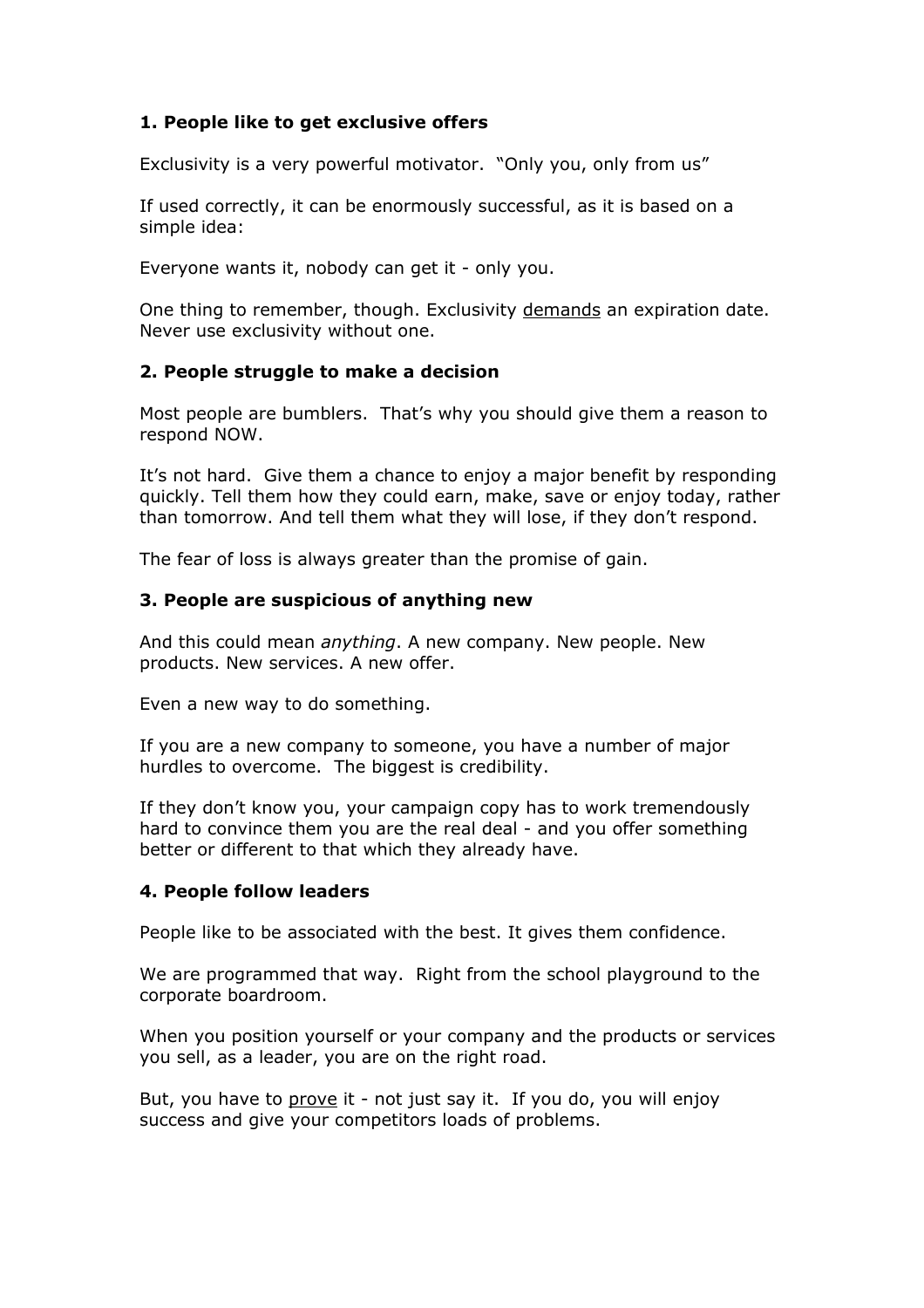# **5. People like facts, figures and formulas**

Facts. Figures. Formulas. Use them to substantiate your selling proposition and you will sell more.

Humans are interesting. We seemingly are drawn to numbers.

I have found this out when I return home after seminars and workshops. The most requested slides are always the lists of things to do or know or that work well in copy and creative.

Give people a list and the directions to follow – and there's a good chance your responses will go up.

## **6. People like to have a reason to buy**

The reader *wants* to believe an ad if the appeal sounds good.

The more effectively you present and elevate the emotional factors, the more likely the reader will believe what you are saying.

You must be crystal clear with your words. What's more, your graphics must complement the copy. Everything should make sense and be totally believable. If it is, there's a good chance they will buy.

## **7. People do not pay attention**

These days, a lot of people only have a short attention span.

That's why, in a sales letter, the offer and main benefit should be delivered 3 times at least. In the headline, the body copy and the P.S.

#### **8. People want to see the benefits**

People buy benefits not features. Your prospects will be asking "What am I going to gain from buying this from you"?

If you don't tell them, you will lose them. Simple as that. It's imperative you show quite clearly what the benefits are. Talk about what they will earn, save, make, enjoy and learn.

Always talk benefits.

#### **9. People like Guarantees**

These days, a Guarantee of Satisfaction is mandatory. It should underline the power of your offer.

Victor Kiam was one of the most famous men to do very well with a guarantee. He promised purchasers of his electric shavers that his products would *"shave as close as a blade, or I'll give you your money back".* People still remember that line today.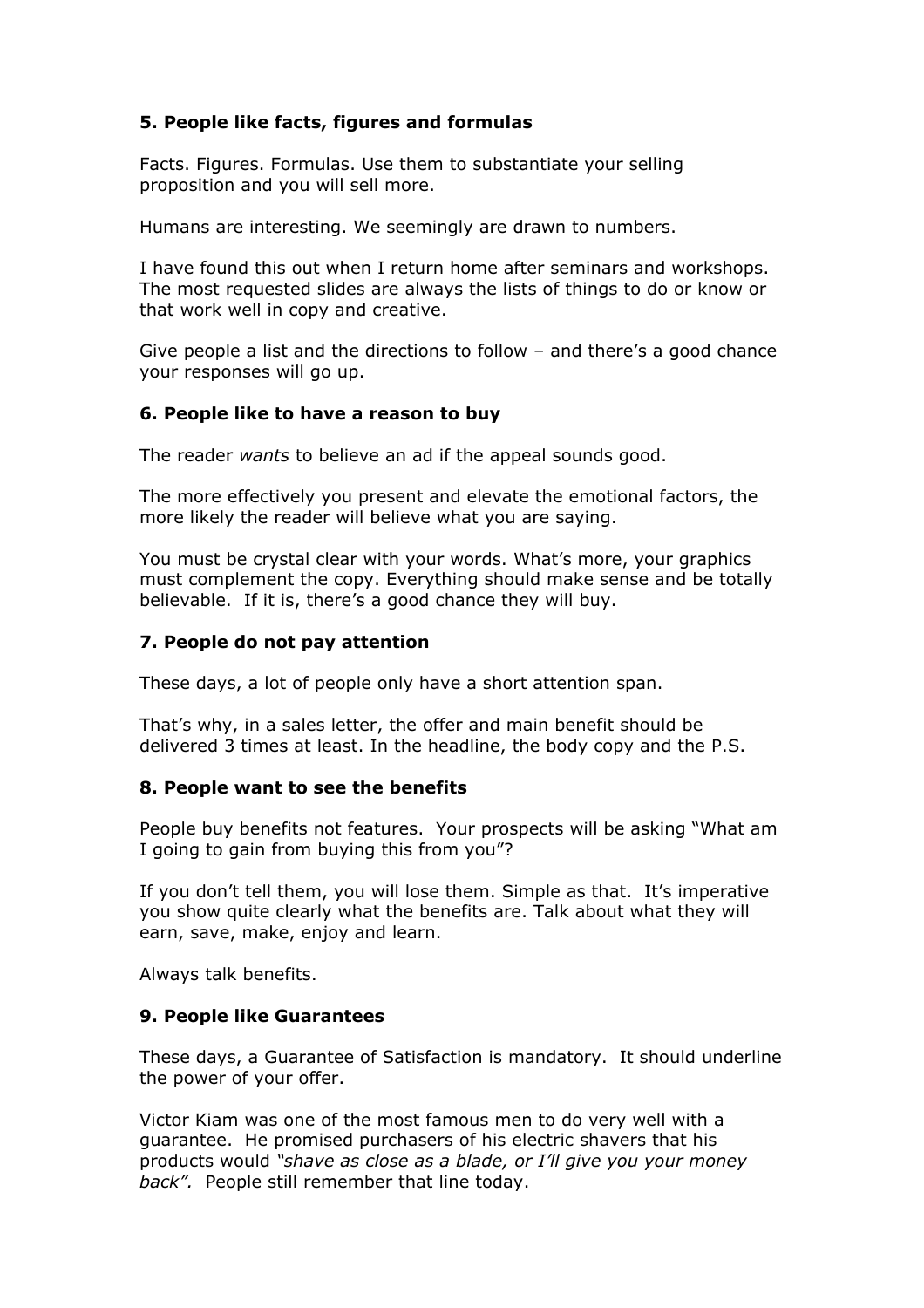It was a clever guarantee as well. Because even if the product didn't really shave that close, it positively addressed what was considered to be the main objection to buying an electric shaver.

#### **10. People like the personal touch**

DM legend Ray Jutkins had a lovely way of explaining this. He said:

"Reach out and touch your marketplace. Let them know you care. Be personal. Communicate. And do it often. Hold their hand. Be their teddy bear. Be their security blanket.

People want to be with people. Things are nice. People are better.

Touch your customers"

Wonderful stuff.

The way to touch them, is to do it with emotional copy. Replace intellectual words with emotional ones and watch the sales soar.

The list above, is pretty much timeless, as it deals with basic human behaviour. This list would have been the same 50 years ago.

And it will be the same 50 years from now.

The reason is simple. When it comes to the buying process, times change, but people don't.

That's why I passionately believe that at the heart of good writing is an understanding of people, an insight into them, a sympathy towards them.

If you recognise what compulsions drive people, what instincts dominate their actions - and you use that knowledge in your copy - you will make a ton of money.

The best writers are writers that seek knowledge. Writers who study. Writers that have broad minds, not narrow ones. Writers that think beyond the words. And writers that pay enormous attention to detail.

So, my friends, go out there and acquire knowledge. Of life and people.

This is how an ordinary person can become a titan.

Keep the faith